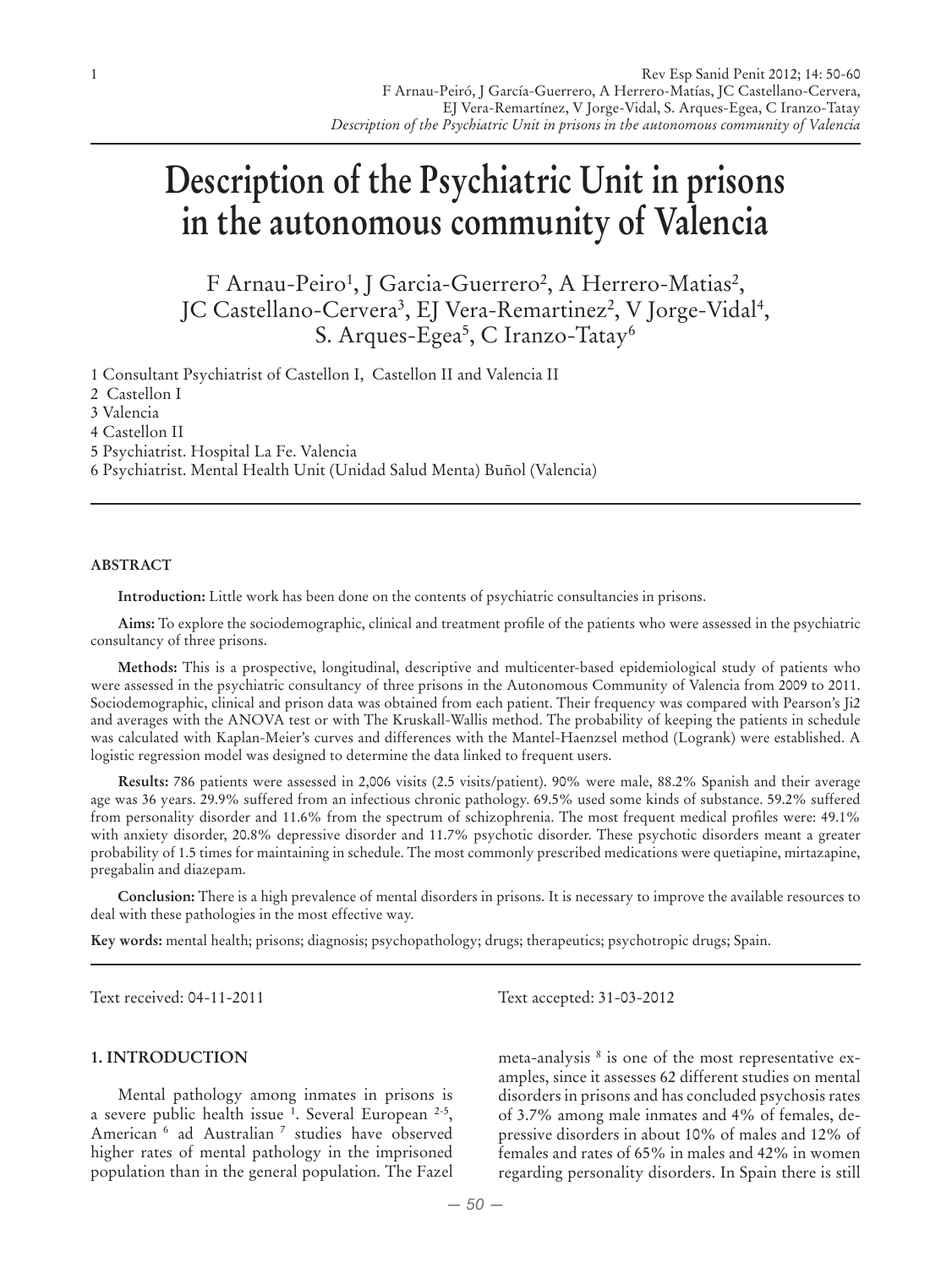scarcity of studies approaching this issue, although we can highlight the recent publication of Vicens *et al* <sup>9</sup> which has evaluated 707 inmates with rates of 76.2% for substance abuse disorders, 45.3% for anxiety disorders, 41% for mood disorders and 10.7% for psychotic disorders.

Several hypothesis are possible to explain this fact, ranging between causes that we could so call extra penitentiary, the concept of transinstitutionalization 10 which has taken place after the psychiatric reform, an impaired community mental health network, an increased abuse of substances 12 and intra penitentiary causes, such as the psychiatrization of life's problems<sup>13</sup>, the psycho-pharmacological management of dysfunctional symptoms within the penitentiary environment which are not strictly caused by something psychiatric and the scarcity of psychiatry units in prisons  $14$ , among others.

Recently Spanish prisons, in view of this situation, have initiated the Actuation Protocol of PAIEM (Comprehensive Program for Mental Health issues in Prison) whose development is based on three stages: the first is aimed at the identification of inmates with mental disorders, the second intends to establish a clinical diagnosis and initiate medical treatment, and the third consists of deriving these inmates to rehabilitation programs, by encouraging the inclusion of patients in one of the three intervention levels according to their individual clinical features and therapeutic response. In Level 1 there is a good response to treatment, in Level 2 this is a partial response and in Level 3 includes patients with a poor response to treatment.

In Spanish prisons, except in the two penitentiary psychiatric facilities located in Alicante and Seville and the psychiatric hospitalization unit in Cataluña (UHPP), the identification and treatment of inmates with mental pathology mainly lies with Primary Care medical services within the prison, which sometimes count upon the support, mostly part-time, of psychiatrists. Taking into account that psychiatric consultation is the second cause of specialized consultation, after odontology, this situation seems insufficient. Several sectors have recommended a more efficient reorganization of comprehensive care provided to inmates with mental pathology, from technicians in prisons 17, to penitentiary surveillance judges, who through their 2008 resolutions plead for the creation of psychiatric units within prisons 18.

This paper intends to describe the care activity provided in the psychiatric consultancy of three Spanish prisons: *Castellón I*, *Castellón II* in Abocacer and *Valencia II* in Picassent. More specifically we intend to describe the socio-demographic, clinical and therapeutic profile of all inmates derived to psychiatric consultation.

## **2. MATERIAL AND METHODS**

This is a prospective, longitudinal, descriptive and multicenter-based epidemiological study of the imprisoned population evaluated in the psychiatric office of the prisons Castellón I, Castellón II and the Compliance Unit of the facility Valencia II. In each of these centers the psychiatrist received visits four times every month, and assessed between 8 and 10 inmates each time.

The study period for the prison Castellon I included 13 months (from 01/07/10 to 31/07/11), in Castellon II 14 months (from 01/06/10 to 31/07/11) and in Valencia II, 26 months (from 01/06/09 to 31/07/11).

Patients were consecutively included in the study. All patients derived by medical services to the prison psychiatric consultancy and thereby assessed during the study period were included. There are no standardized criteria for the derivation of inmates from the Primary Care services to psychiatric consultation. The main criterion is clinical and depends of the Primary Care clinician; often cases of serious mental disorders are derived (psychotic disorders and severe affective and personality disorders), as well as dual pathology and patients refractory to the treatment established in Primary Care.

The following variables were obtained and analyzed during the monitoring of each patient throughout the study period:

Socio-demographic variables: gender, age, nationality, academic achievement level, work status.

Penitentiary variables: Preventive or convicted status and sentence duration.

Offence related variables: crime type and number of previous sentences.

Clinical variables: reason for consultation, psychiatric diagnosis (including drug use) and medical comorbidity. Diagnosis takes place throughout clinical interviews with monitoring of each patient. Neither a history of mental disorder previous to imprisonment nor the utilization of mental health resources from the community have been taken into account for this study.

Frequentation variables: number of visits during the monitoring period. Hyperfrequenters were defined as all patients assessed five or more times during their monitoring period (this was chosen according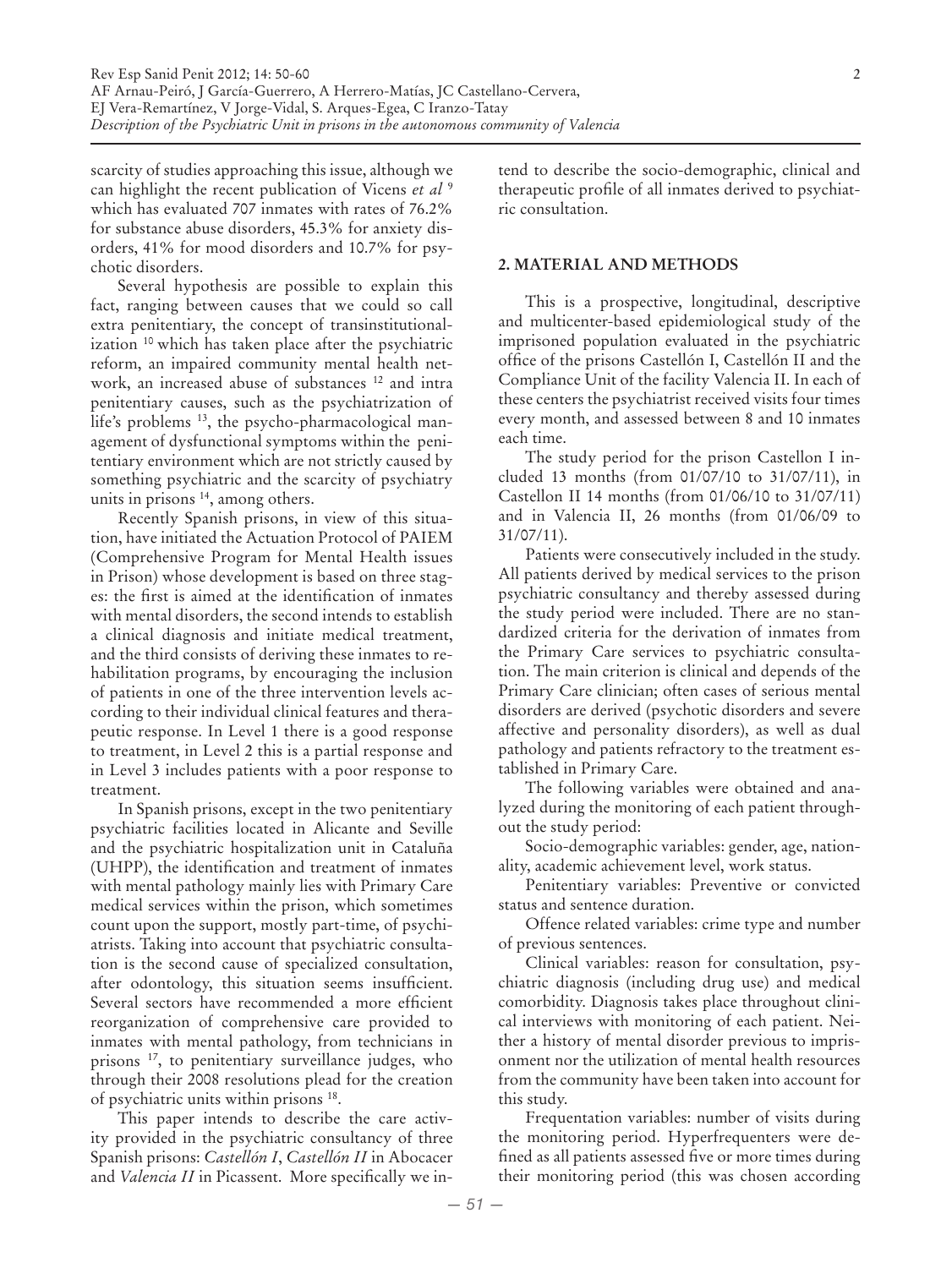to the mean and standard deviation of the number of visits per inmate).

Pharmacological use variables: number of prescribed drugs, active principles and average dose used. In order to assess the mean prescribed dose, data on drugs and the dosage prescribed was collected only during June and July 2011 in all the three prisons.

Time variable in the study (in days): the decease of the inmate, together with transfer to other prisons, obtaining freedom, psychiatric discharge or remaining until the end of the study were the reasons for closing the study.

Variables were obtained two ways: mainly through clinical semi-structured interviews held with each patient throughout their clinical monitoring period, and secondarily, through the information collected in the clinical history of each patient. Standardized scales were not used for the analysis due to the incompatibility of such tools with the normal development of regular clinical activity. No tests were conducted to determine the use of drugs neither; the references of inmates during consultation were accepted in this subject.

The centers' average population was obtained through the arithmetic mean of inmates hosted in each center on the last day of every month included in the period under study.

A data base was created, by codifying the variables as a means of minimizing introduction errors. Only one person introduced all data. Once fulfilled, a data cleansing process was carried out by applying two techniques: range tests and the distribution of unknown or missing values through the procedure MVA (Missing Value Analysis) which has implemented version 15 of the statistical analysis software SPSS, with which the analysis has been carried out. Qualitative variables were described through absolute and relative frequencies. Quantitative measures were expressed as the mean with its corresponding 95% confidence interval and as a dispersion measure, the standard deviation. As to compare qualitative variables Pearson's chi square test was used and to compare means, the ANOVA or Kruskall-Wallis tests, for parametric or non parametric variables respectively, were used. In order to obtain potential risk factors of becoming a hyperfrequenter, a binary logistic regression model was used, by considering the fact of being or not a hyperfrequenter the dependent variable.

A survival study was carried out by means of the Kaplan-Meier method as to determine the probability of remaining in the monitoring during the study period, according to the main diagnosis established. The differences were determined by means of the Mantel-Haenszel (Logrank) test. First it was evaluated per centers, to eventually analyze the overall sample under study. A Cox regression model was also applied by taking the different established diagnosis as the prognosis variable. The significance level for the contrast of hypothesis has been  $5\%$  (p<0.05).

All patients were informed on the fact that data gained by means of the interviews could be used for a study of this nature and all verbally consented to this. The study received the perceptive support of the Support Unit of the Secretary General of Penitentiary Institutions for its realization.

# **3. RESULTS**

The overall average population throughout the study period is 3,250 inmates: 714 from the facility Castellon I, 1,385 from Castellon II and 1,151 from Valencia II. 786 patients were evaluated in psychiatric units; hence 24.2% of the centers' mean population.

Out of all patients evaluated 90% were men (only in Castellon I and Valencia II are there female inmates). 88.2% were Spanish and an average age of 36.0 (ranged between 18 and 68), without statistically significant differences between genders (p=0.75) and the status of preventive or convicted inmate (p=0.93). 5.0% are illiterate and 50.9% have not completed their primary studies. Only 4.8% have secondary or higher education. There are no significant differences between genders as far as the academic level is concerned (p=0.92) nor between preventive and convicted inmates (p=0.08). 76.5% were unemployed upon their entrance in prison, this fact being more frequent among male inmates (p=0.01) and without differences between preventive or convicted inmates (p=0.09). 3.1% of the sample had been recognized some kind of mental disability.

90% were inmates with an average of 1.6 previous stays in prison (standard deviation (SD): 3.5; range 0-45) and 2,791 days as the average serving time (SD: 3,941; range 90-73,000). Female inmates presented a lower number of previous stays in prison (p=0.02), without any differences between genders as far as the serving time is concerned (p=0.06). Among convicted inmates the number of previous entries in prison was higher (p=0.01). Offences committed by the patients evaluated are the following: 60.3% against property, 11.0% against life, 10.6 % gender based violence, 9.9% against public health, 3.8% sexual offences, 2.1% against road safety, 0.7% against freedom and 1.6% did not report on this subject.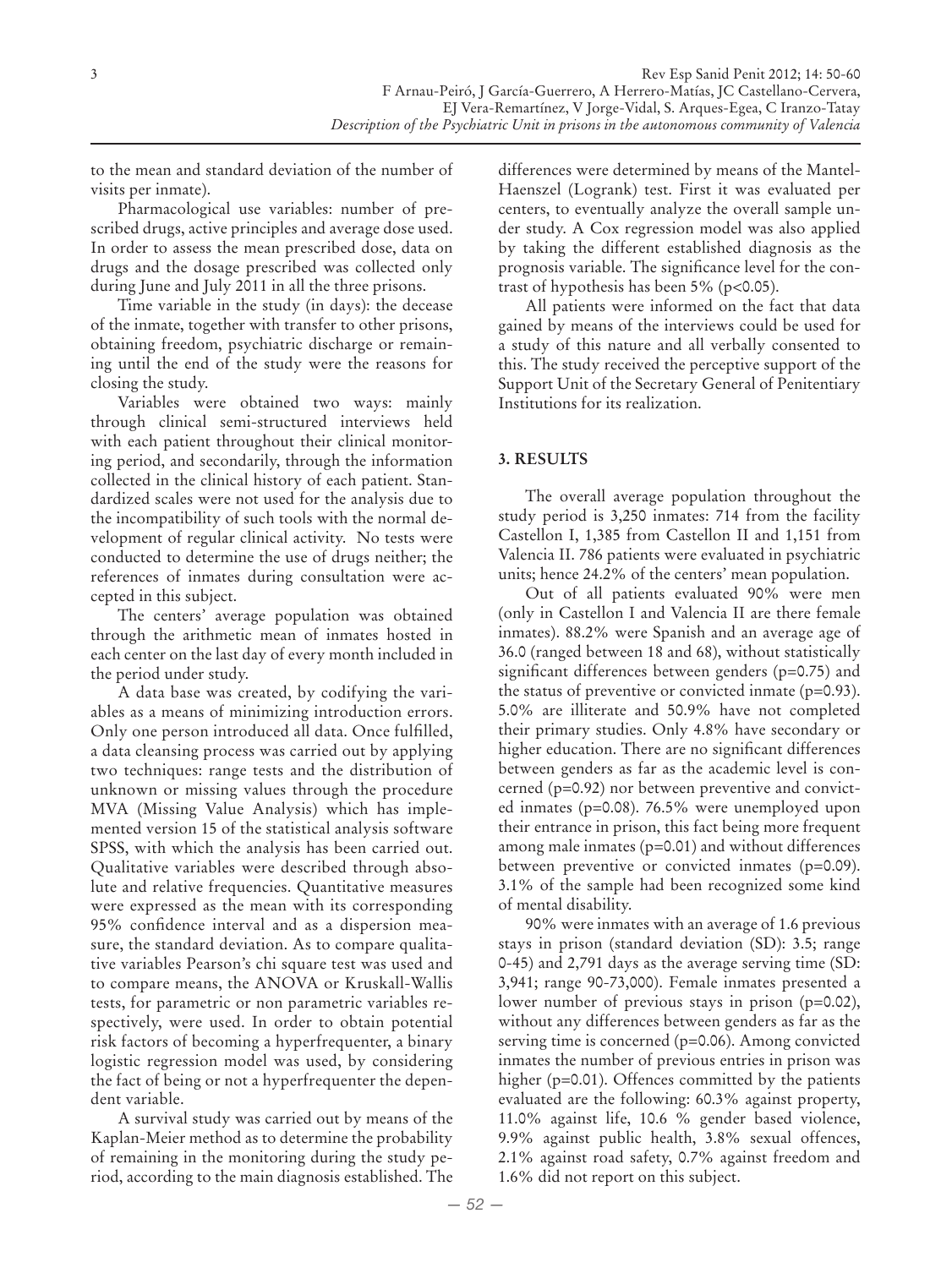35.8% had been diagnosed with an associated medical disease, among which the most frequent were the infection by HCV (17.3%), the coinfection by HCV and HIV (11.3%) and HIV (1.3%). No differences regarding this subject were found between genders (p=0.38) nor between preventive and convicted inmates (p=0.14). Other features regarding the patients and their disaggregation per center are shown on Table 1.

The reason for psychiatric derivation from the Primary Care service within prison was in 44.2% of cases for anxious symptoms, in 17.2% for a depressive mood, in 11.7% for the suspicion of psychotic symptoms, in 7.8% for monitoring stable mental patients (31.6% diagnosed with a personality disorder, 44% with a psychotic disorder, 13% with a depressive disorder and 11.4% with mental retardation), in 5.9% of cases consultation was pursued to evaluate the inmate's demand of psychoactive drugs, in 5.1% to conduct a psychiatric report, 3.3% presented sleeping disorders and 1.6% were derived for monitoring of inmates included in the suicide prevention program.

Regarding the psychiatric diagnosis in DSM IV's Axis I, 49.1% of the sample presented a generalized anxiety disorder; major depressive disorder was identified in 20.8% and bipolar disorder in 1.5%. 0.4% of the sample explicitly reported a diagnosis of attention deficit hyperactivity disorder. 11.7% presented a diagnosis within the schizophrenia spectrum (14% of patients in Castellon I, 11.5% in Castellon II and 10.8% in Valencia II without significant differences between centers, p=0.54%). A higher probability of psychotic disorders was observed in male inmates

| Socio-Demographic Variables          |                                                                    | Total                   | Castellón I         | Castellón II         | Valencia II            | $\mathcal{P}$     |
|--------------------------------------|--------------------------------------------------------------------|-------------------------|---------------------|----------------------|------------------------|-------------------|
| Gender                               | Male<br>Female                                                     | 710<br>76               | 125<br>8            | 217                  | 368<br>68              | 0.00 <sup>1</sup> |
| Age                                  |                                                                    | 35,7                    | 35,7                | 35                   | 36,6                   | $0,70^2$          |
| Nationality                          | Spanish<br>Foreing                                                 | 694<br>92               | 106<br>27           | 192<br>25            | 396<br>40              | 0,02 <sup>1</sup> |
| Academic level                       | lliterate<br>Primary incompleted<br>Primary<br>Secondary or Higher | 32<br>329<br>210<br>73  | 9<br>64<br>39<br>14 | 11<br>95<br>65<br>26 | 12<br>170<br>106<br>33 | 0,61 <sup>1</sup> |
| Working status                       | Unemployed<br>Active<br>Disability or similar                      | 492<br>124<br>27        | 89<br>29<br>8       | 139<br>50<br>8       | 264<br>45<br>11        | 0,07 <sup>1</sup> |
| Penitentiary Variables               |                                                                    | Total                   | Castellón I         | Castellón II         | Valencia II            | $\mathcal{P}$     |
| Estancias en prisión previas (media) |                                                                    | 1,69                    | 1,58                | 2,28                 | 1,22                   | $0,00^{3}$        |
| Sentence duration (average days)     |                                                                    | 2710                    | 2071                | 3664                 | 2397                   | 0,00 <sup>3</sup> |
| Clinical Variables                   |                                                                    | Total                   | Castellón I         | Castellón II         | Valencia II            | $\boldsymbol{p}$  |
| Associated Medical<br>pathology      | Yes<br>N <sub>o</sub>                                              | 282<br>504              | 51<br>82            | 100<br>117           | 131<br>305             | 0,00 <sup>1</sup> |
| Substance use                        | No<br>One<br>Two<br>Over two                                       | 238<br>184<br>23<br>341 | 38<br>30<br>6<br>59 | 45<br>43<br>9<br>120 | 155<br>111<br>8<br>162 | 0,00 <sup>1</sup> |

<sup>1</sup> Chi-square test. <sup>2</sup> ANOVA Test. <sup>3</sup> Kruskal-Wallis Test.

Table 1. Socio-demographic, clinical and penitentiary variables of inmates assessed in the Psychiatry Unit of the three prisons.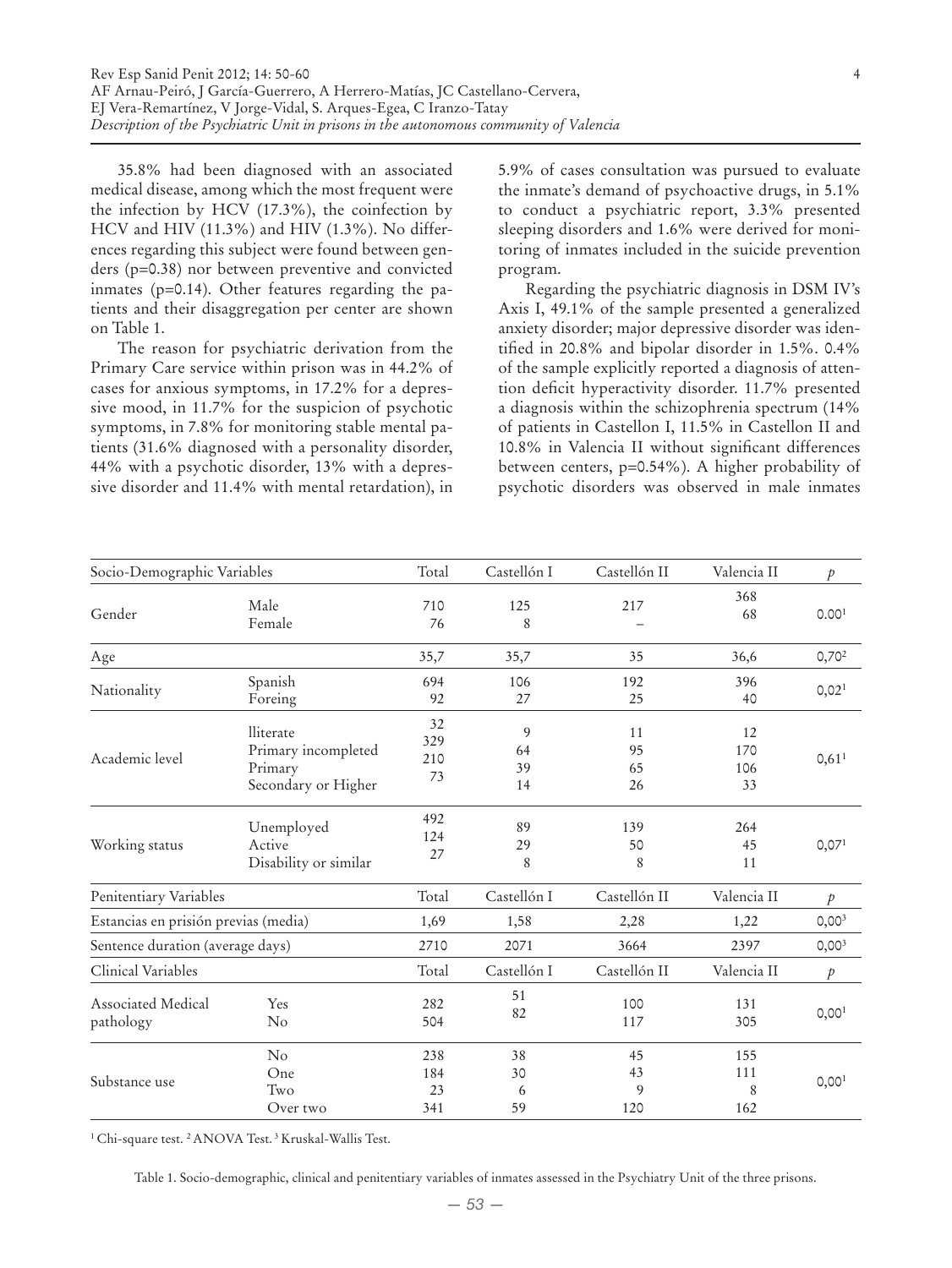(p=0.02) without any significant difference between preventive and convicted inmates (p=0.26).

Regarding the psychiatric diagnosis in DSM IV's Axis II 59.2% of the sample fulfilled criteria for the diagnosis of personality disorder, over 90% corresponding to cluster B (borderline, antisocial, narcissistic and mixed disorders). Comorbidity in axis I was as follows: 59.3% presented a generalized anxiety disorder, 12.0% a depressive disorder and in 6.6% of cases psychotic symptoms were identified.

The diagnosis of mental retardation is explicitly reported in the clinical history of 1.9% of the sample. Such diagnosis has not been confirmed since no standardized tests to measure the intelligence quotient have been carried out.

As far as substance use is concerned, 69.5% reported some kind of abuse or dependency but whether such use was initiated before or after imprisonment was not considered for this study. Drug use was more common among male inmates (p=0.01) and no differences were observed between preventive and convicted inmates (p=0.24). The most frequent pattern of drug abuse was polytoxicomania in 43.4% of cases (define as the use of three or more drugs, including opioids in all cases), 23.4% used only one drug and 2.9% reported the use of two drugs. In such group, cocaine was used by 82.0% of patients, heroin by 79.0%, cannabis by 65.0% and alcohol by 11.8%. No data on tobacco smoking in the sample under study has been collected.

Only 12.9% of those who admitted using drugs did not have a psychiatric diagnosis in Axis I nor II of DSM IV.

Regarding the rate of patients with dual pathology 19 —defined as the coexistence of a severe mental disorder within the schizophrenia spectrum, bipolar disorder or severe personality disorder and a substance abuse or dependency disorder— this represented 17.8% of the overall sample under study.

The overall duration of psychiatric monitoring is of 208.3 days (SD: ±193; range: 1-789); 162.16 days (SD: ±135 days, range: 1-389) in Castellon I, 194.7 days (SD:  $\pm$  140 days; range 1-425) in Castellon II and 229.26 days (SD: ±224, range: 1-789) in Valencia II.

The causes for suspending the monitoring were the following: 37.8% received clinical discharge from the psychiatric unit, 15% were released, 8.8% were transferred to another facility and 0.5% deceased due to bronchoaspiration secondary to substance overdose of no suicidal nature, according to the information included in the clinical history. The rest (37.1%) was still being monitored by the psychiatry unit at the time when the study concluded.

Patients with psychotic disorders remained longer in the psychiatry unit than the rest of patients in Castellon I (log-rank: p=0.004) and Valencia II (logrank: p=0.000), while no differences were found in Castellon II (log-rank: p=0.79) (see Figure 1). Being diagnosed of a psychotic disorder entailed that it was 1.5 times more likely (95% CI 1.1-1.9) to remain longer in the unit if compared with the rest of diagnosis (see Figure 1).

A total of 2006 consultations were conducted, at 2.5 visits per patient (SD: 2.0; range 1-15). In both prisons in Castellon with respective study periods of 13 and 14 months, the average number of visits is 2.7 (SD: 2.0; range 1-13) and in Valencia II –with a study period of 26 months- the average is of 2.4 visits per patient (SD: 1.9; range: 1-15). No significant differences have been found regarding the average number of visits per patient between genders (p=0.69) nor between preventive and convicted inmates (p=0.48). The 465 patients with personality disorders are those who generate more visits (total: 1181; average: 2.5; range: 1-15). Figure 2 shows the relationship between the number of visits and the reason for consultation or derivation from Primary Care.

There were 15 hyperfrequenters; the higher risk of hyperfrequentation is associated to the decrease of psychiatric medication during monitoring (OR: 2.954; 95%CI: 1.947-4.483; p<0.001). Other factors related to hyperfrequentation are shown on Table 2.

Pharmacological treatment was prescribed, kept or modified in accordance with the clinical evolution of each patient throughout the monitoring period. 93.4% were prescribed at least one psychoactive drug, the average being 2.6 (SD: 1.3; range: 0-7). 14.5% of patients were prescribed only one drug, 71.7% between two and four drugs and 7.2% five or more. During the study period 34.6% of patients remained on the same number of drugs initially prescribed, 34.6% had to increase the number of drugs and 30.7% decreased it. No significant differences were observed between genders as far as the number of prescribed drugs is concerned (p=0.13), although the increase of medication was more frequent among women (p=0.02). Between preventive and convicted inmates no differences were concluded as far as the number of prescribed drugs (p=0.48) nor the probability of increasing or reducing it (p=0.31) is concerned. The most prescribed drugs were: quetiapine (191 patients), mirtazapine (204), pregabalin (236) and diazepam (287), the rest of prescriptions together with their doses and number of patients prescribed are shown on Table 3.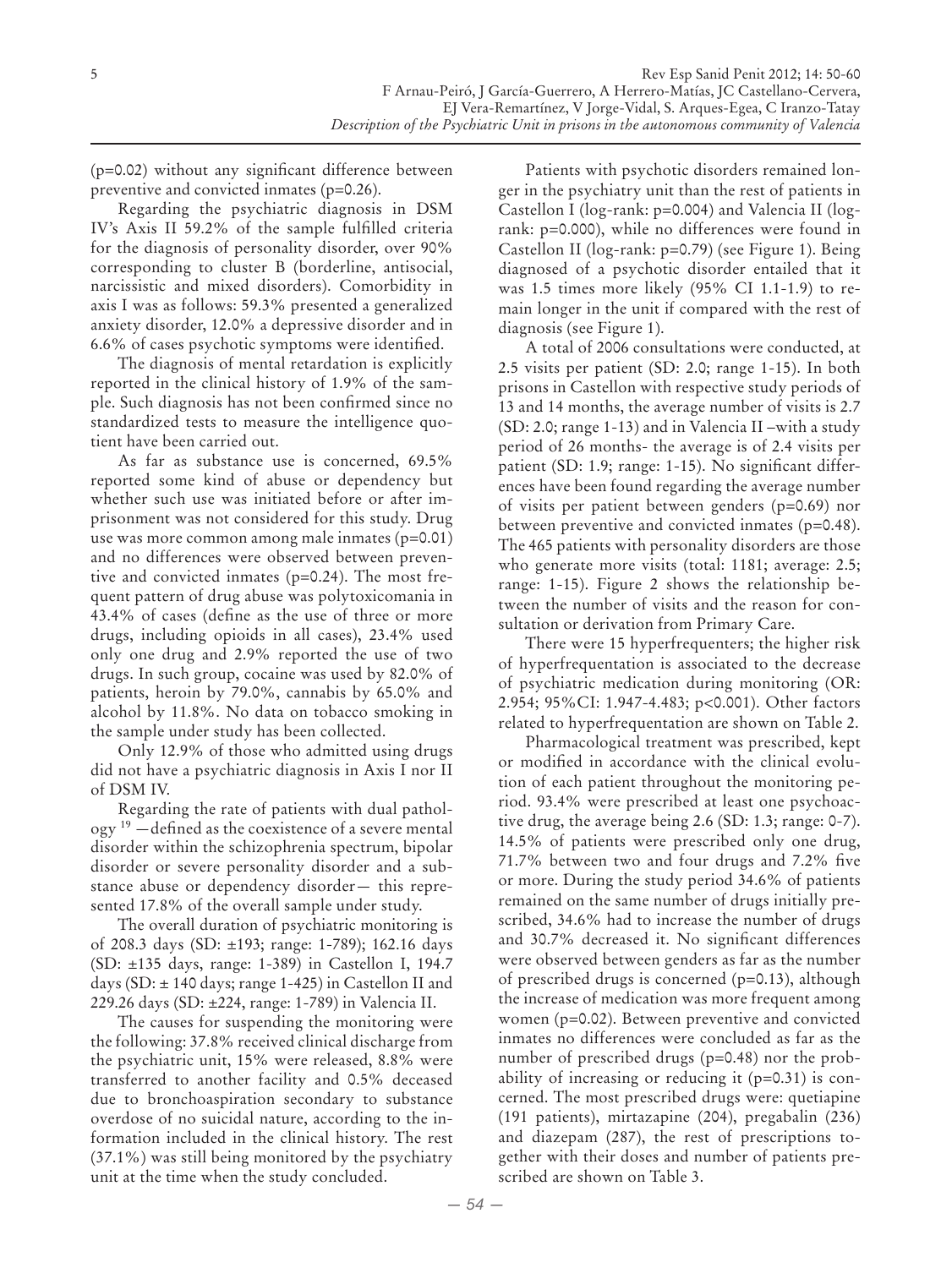

Figure 1. Kaplan-Meier analysis for the main pathologies and centers.

In Castellon I the psychiatric medication was increased after psychiatric consultation in 55% of patients, 28.9% in Castellon II and 33.6% in Valencia II (p<0.0001), while the reduction of such medication was more probable in Castellon II (45% in comparison with 23% in Castellon I and 24% in Valencia II; p<0.0001) and it remaining unmodified in Valencia II (41% in comparison with 21.7% in Castellon I and 25% in Castellon II; p<0.0001).

Figure 3 represents the relationship between the number of drugs and the causes for abandoning the study according with the prison. It must be noted that the higher number of psychoactive medication is provided in Castellon II although it is the facility with a higher rate in medication reduction.

#### **4. DISCUSSION**

We have assessed the psychiatric care provided in three prisons during a long period of time; throughout such period one fourth of the average population was transferred to this unit by Primary Care clinicians within the prison. Nevertheless, this figure must not be considered a referent of the prevalence of mental pathology in prison since there can be mental patients whose monitoring is carried out by primary care clinicians, and on the other hand there can be cases unnoticed by this first care level, hence have not been derived.

Patients derived to the psychiatry unit are Spanish in a proportion which broadly exceeds that of Spanish citizens in prisons. This fact may be due to a higher rate of illegal drug abuse by the Spanish population before entering prison. Sociocultural factors can also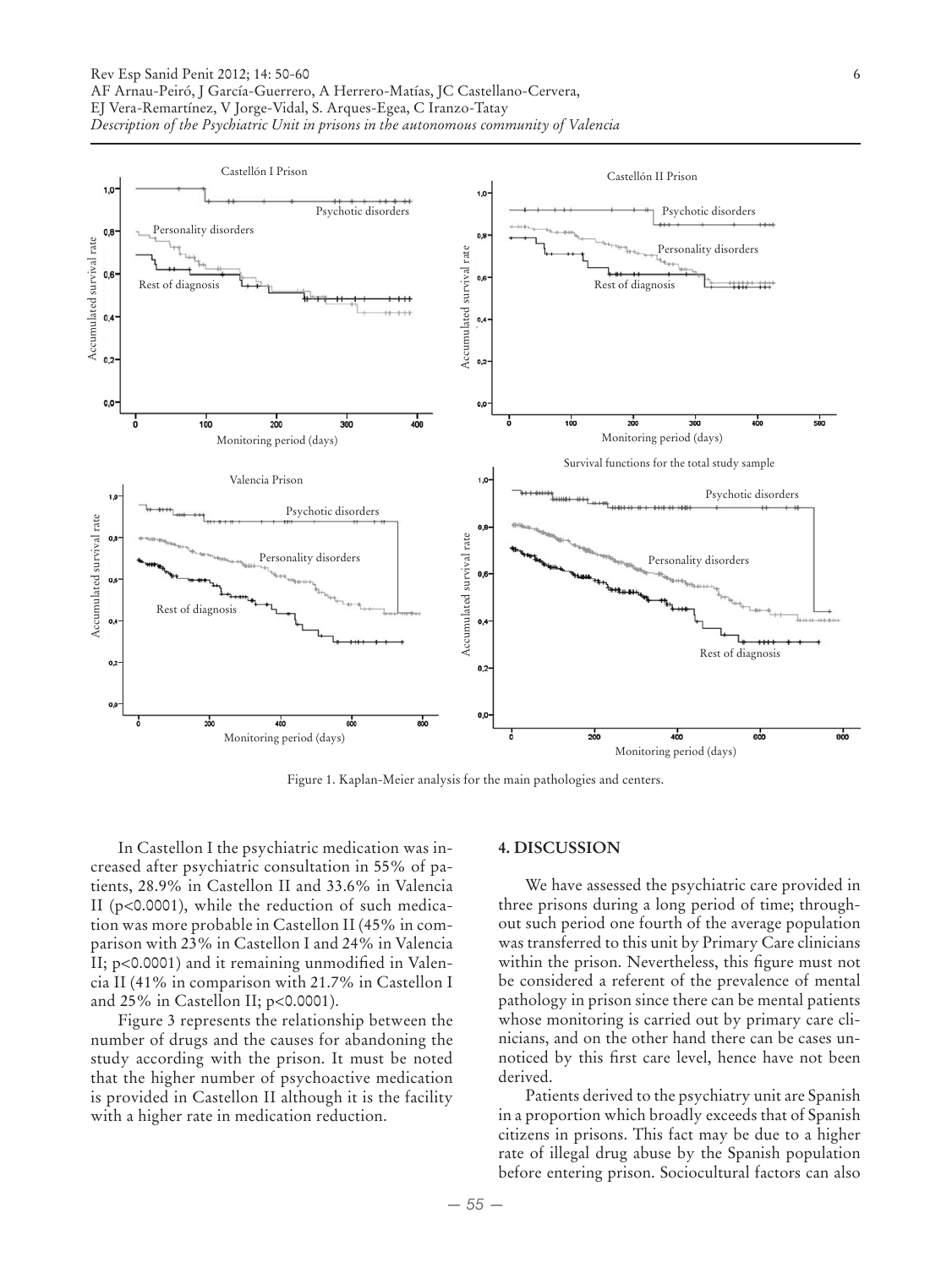play a role in this phenomenon, such as the fact that the immigrant population has a better intra-group support during their stay in Spain which can contribute to minimize the appearance of metal disorders.

The proportion of illiteracy (5.0%) and unemployment (76.5%) observed in the sample is very similar to that concluded in the Psychiatric Hospital of Alicante, with illiteracy rates of 7.0% and unemployment in 71.9% of cases 21, although it must be



SPP: Suicide Prevention Protocol

Figure 2: Distribution of total and average number of visits to the Psychiatry Unit and relationship with the reason for consultation or derivation during the study period.

| Variable                                                                                | significance | Exp(B) | 95%<br>CI for Exp<br>(B) |
|-----------------------------------------------------------------------------------------|--------------|--------|--------------------------|
| Overall reduction<br>of the number<br>of psychoactive<br>drugs throughout<br>monitoring | 0.000        | 2.954  | 1.947-4.483              |
| Psychotic<br>symptoms<br>as reason for<br>consultation                                  | 0.000        | 2.678  | 1.615-4.439              |
| Over 3<br>psychoactive drugs<br>prescribed during<br>monitoring                         | 0.000        | 2.587  | 1.719-3.894              |
| Suicide Prevention<br>Protocol at some<br>point                                         | 0.009        | 2.245  | 1.221-4.125              |

Table 2: Factors associated to hyperfrequentation: five or more visits throughout the monitoring period.visitas durante el período de estudio.

taken into account that the population in that hospital includes patients under safety measures - a high percentage of patients with psychotic disorders.

The type of crimes committed by the inmates in our study is similar to that of the total Spanish imprisoned population: in both cases offences against property are predominant (theft and robbery) 16.

As regards the clinical diagnosis and the psychopathology identified in our study, it offers very similar figures to other publications  $3, 8$ . It is worth noting that the psychosis rate in our study -11.6%- is practically identical to that in the study by Vicens et al -10.7%- which assesses the prevalence of psychiatric prevalence in a sample of 707 inmates in Cataluña, Madrid and Aragon 9 , although we must be cautious when comparing these populations since their selection responds to different criteria. In our case with a specialized consultation population, not the general, we could suggest that if comparing these two rates was possible we could conclude that practically all inmates with psychotic disorders are derived to mental health specialized units within prison. One of the most important challenges for today's psychiatry – personality disorders- is clearly represented in our sample: in almost 60% of the unit's patients, in accordance with other studies which have analyzed the incidence of personality disorders in prisons <sup>22, 23</sup>.

Referred to the community, the study by Gutierrez-Fraile et al <sup>24</sup> assesses the prevalence of mental disorders in a representative sample of the Spanish imprisoned population who attends outpatient Psychiatry Specialized Care units, the most prevalent being the following: current major depressive episode (25.9%), recurrent major depressive episode (27.2%), depressive episode with melancholic symptoms (18.7%), generalized anxiety disorder (16.6%), panic disorder (6.8%), substance dependency excluding alcohol (2.2%), current psychotic disorder (0.9%) and antisocial personality disorder (0.3%). Despite the limitations that comparing these two populations entails, we can observe that excluding depressive disorders, the prevalence of mental disorders is much higher in our sample. On the other hand, the study by Zimmerman 25 on the prevalence of personality disorders according to DSM IV interview criteria in American outpatient mental health units, revealed a rate of 31.4%- representation of this diagnosis being 50% higher in our study.

As far as the prescription of psychiatric medication is concerned, polytherapy is the rule, as other studies on this subject reveal 26-29. This situation, together with the structural difficulties to control good treatment adherence by inmates, entails one of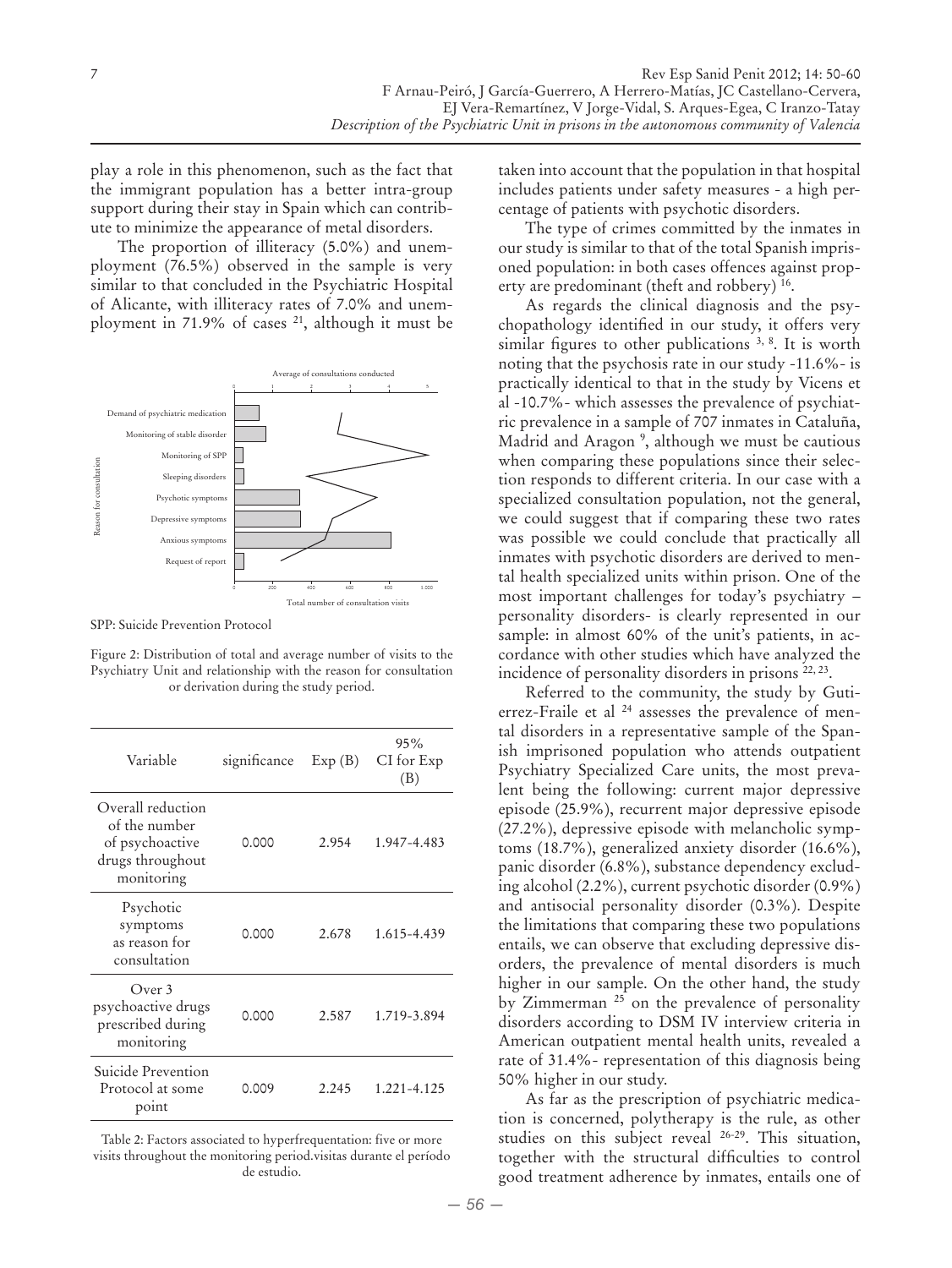#### Rev Esp Sanid Penit 2012; 14: 50-60 8 AF Arnau-Peiró, J García-Guerrero, A Herrero-Matías, JC Castellano-Cervera, EJ Vera-Remartínez, V Jorge-Vidal, S. Arques-Egea, C Iranzo-Tatay *Description of the Psychiatric Unit in prisons in the autonomous community of Valencia*

| Antipsychotics                  | Patients treated (N, %) | Average dose             | 95% IC                   |
|---------------------------------|-------------------------|--------------------------|--------------------------|
| Quetiapine                      | 191 (24,3)              | 289,5                    | 235-344                  |
| Olanzapine                      | 106(13,5)               | 15,2                     | 11,8-18,6                |
| Risperidone ILD                 | 76 (9,7)                | 47,2                     | 34,7-59,7                |
| Aripripazole                    | 40(5,1)                 | 12,7                     | $9,8-15,6$               |
| Paliperidone                    | 31(3,9)                 | 7,3                      | $3,6-11$                 |
| Amisulpride                     | 18(2,3)                 | 762,5                    | 363-1162                 |
| Quetiapine depot                | 17(2,2)                 | 414,2                    | 331-497                  |
| Risperidone <sup>1</sup>        | 7(0,9)                  | $\overline{\phantom{0}}$ | $\qquad \qquad -$        |
| Fluphenazine depot <sup>1</sup> | 7(0,9)                  | $\qquad \qquad -$        | $\qquad \qquad -$        |
| Clotiapine <sup>1</sup>         | 3(0,4)                  | -                        | $\overline{\phantom{0}}$ |
| Fluphenazine <sup>1</sup>       | 2(0,3)                  |                          | $\overline{\phantom{0}}$ |
| Zipresidone                     | 2(0,3)                  |                          | $\overline{\phantom{m}}$ |
| Total                           | 500 (63,6)              |                          |                          |
| Antidepressants                 | Patients treated (N, %) | Average dose             | 95% IC                   |
| Mirtazapine                     | 204(26)                 | 28                       | $26,5 - 29,4$            |
| Venlafaxine                     | 63(8)                   | 185,4                    | 150,2-220,5              |
| Escitalopram                    | 56(7,1)                 | 20,6                     | $17,5 - 23,6$            |
| Trazodone                       | 46(5,9)                 | 100                      | 61,3-138,7               |
| Duloxetine                      | 28 (3,6)                | 75                       | 27, 2-122, 7             |
| Paroxetine                      | 28(3,6)                 | 31,1                     | 10,6-51,6                |
| Amitriptyline <sup>1</sup>      | 23(2,9)                 |                          |                          |
| Fluoxetine                      | 20(2,5)                 | 28,8                     | $20,8-37$                |
| Citalopram <sup>1</sup>         | 14(1,8)                 | $\overline{\phantom{0}}$ |                          |
| Bupropion <sup>1</sup>          | 4(0.5)                  |                          | —                        |
| Sertraline <sup>1</sup>         | 4(0,5)                  | -                        | $\overline{\phantom{0}}$ |
| Mianserin <sup>1</sup>          | 3(0,4)                  | $\overline{\phantom{0}}$ | $\overline{\phantom{0}}$ |
| Clompramine <sup>1</sup>        | 1(0,1)                  | -                        | $\overline{\phantom{0}}$ |
| Total                           | 494 (62,8)              |                          |                          |
| Antiepileptic drugs             | Patients treated (N, %) | Average dose             | 95% IC                   |
| Pregabalin                      | 236 (30)                | 366,8                    | 300-434                  |
| Gabapentin                      | 104(13,2)               | 1392                     | 1137-1647                |
| Oxcarbazepine                   | 27(3,4)                 | 1254                     | 972-1536                 |
| Topiramate                      | 24(3,1)                 | 257                      | 183-331                  |
| Valproic Acid                   | 10(1,3)                 |                          | $\qquad \qquad -$        |
| Lithium                         | 5(0,6)                  |                          | $\overline{\phantom{0}}$ |
| Lamotrigine                     | 5(0,6)                  |                          |                          |
| Zonisamide                      | 1(0,1)                  |                          |                          |
| Total                           | 412 (52,4)              |                          |                          |
| Benzodiazepines                 | Patients treated (N, %) | Average dose             | 95% IC                   |
| Diazepam                        | 287 (36,5)              | 20,7                     | 18,7-22,8                |
| Clonazepam                      | 94(12)                  | 4,6                      | $3,9-5,2$                |
| Clorazepate                     | 86 (10,9)               | 52,620                   | 27,6-77,6                |
| Lorazepam <sup>1</sup>          | 23(2,9)                 |                          |                          |
| Alprazolam <sup>1</sup>         | 11(1,3)                 |                          |                          |
| Total                           | 501 (63,7)              |                          |                          |
|                                 |                         |                          |                          |

<sup>1</sup> Average dosage is not reflected because during the collection period for the variable "dosage" (June and July 2011) no patients with such prescribed medication were assessed.

Table 3. Distribution of psychiatric medication prescribed in the Psychiatry Unit.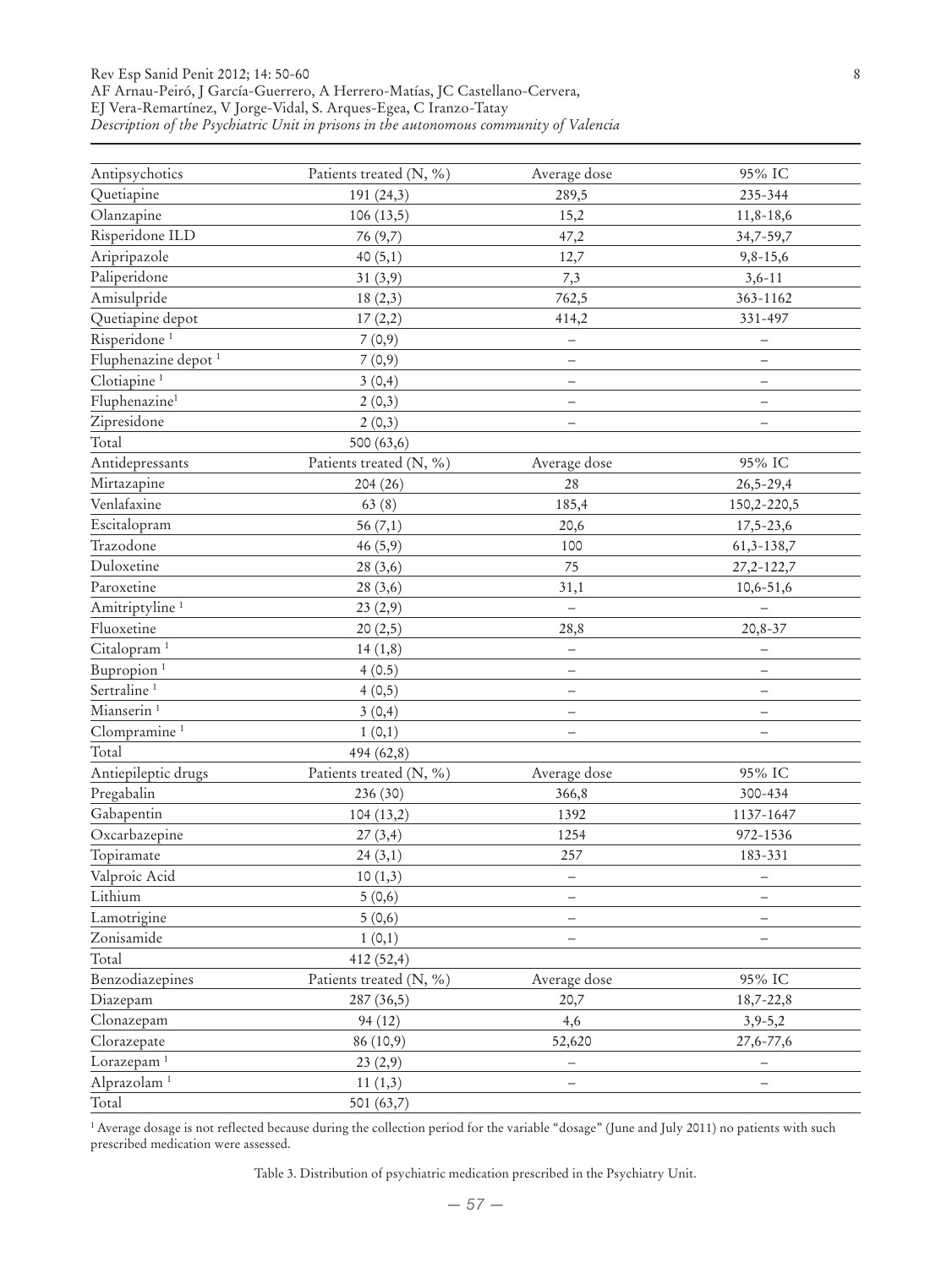

Figure 3: Average number of drugs prescribed per patient, in relation with their prison and the cause for closing the study in the psychiatry unit.

the main problems which need solving in our opinion. Therefore, reducing the number of psychiatric medication, the implementation of directly observed therapy for severe cases and exhaustive monitoring of those patients with over four prescribed drugs are currently the main priorities of medical services in the three prisons included in the study. A consequence of this is reflected in the analysis of hyperfrequenters, since one of the variables related to this fact is the reduction in the number of drugs, this is, several assessments per inmate are needed to achieve an appropriate and adjusted reduction of medication. We therefore believe that the current partial-time working activity of consultant psychiatrists in prisons is insufficient to achieve this objective.

The differences observed in the prison Castellon II in Albocacer, in comparison with the other two facilities (higher rates of reoffence, sentence duration, medical pathology associated, personality disorders and number of psychoactive drugs per inmate) in our opinion respond to its recent opening (2008), and therefore in the transfer and decongestion process from other centers, inmates with a more complex penitentiary and clinical profile may have been over represented.

The difficulty for monitoring severe psychiatric pathology in prisons must be noted. Although the average number of visits for inmates with psychotic symptoms is the highest, the monitoring of these patients is poor and insufficient, with an average of 4 visits per inmate during the monitoring year in both prisons in Castellon and an average of 3.3 visits per inmate in the two year monitoring period in Valencia II, therefore representing the patients who longer stay in the psychiatry unit. Nevertheless, this degree

of monitoring for patients with psychotic disorders is utterly insufficient if quality psychiatric care wants to be provided.

In our opinion, one of the study's strong points is the lack of bias among observers, since the psychiatry unit in all the three centers is run by the same consultant psychiatrist. This is how the differences observed in the centers have to respond to other factors, such as it has been previously mentioned. We also believe that we count upon a sufficiently significant sample, with almost 800 inmates. We believe that the main limitation of our study is the fact that no psychometric tests or scales have been used to reach a clinical diagnosis although the longitudinal management of the sample with 2.5 visits per patient and 59.3% pursuing consultation over twice, contribute to mitigate such limitation and ensure sufficient monitoring to reach an individualized and reliable diagnosis. As far as the limitations are concerned, we must repeat that this is not a study on the prevalence of mental disease in prison; our purpose has been to describe the regular activity of the psychiatry unit and its results in three prisons.

Maybe future research could compare sociodemographic, clinical and therapeutic profiles of inmates with mental disorders and the rest of inmates free of disease, trying to identify factors associated to mental health in prison or even trying to compare prison psychiatric patients with patients monitored in community outpatient mental health units.

We also believe that the results of this study can contribute to the definite instauration and implementation of PAIEM15. An appropriate assistance of mental patients in prison seems inconceivable without the figure of consultant psychiatrists and impossible with a part-time activity developed by these professionals. We believe that the only way of solving this situation is that autonomous mental health services really assumed the psychiatric care provided in prisons. Only these services count upon sufficient infrastructure as to face this need; the penitentiary administration has long proved incapable of doing so. We must remember in this respect that the transfer of penitentiary health competences to autonomous communities and its eventual integration in the corresponding autonomous health services is a rule included in the 16/2003 Act of May 28th, on Cohesion and Quality of the National Health System and what is hereby being suggested would be a important step towards that direction.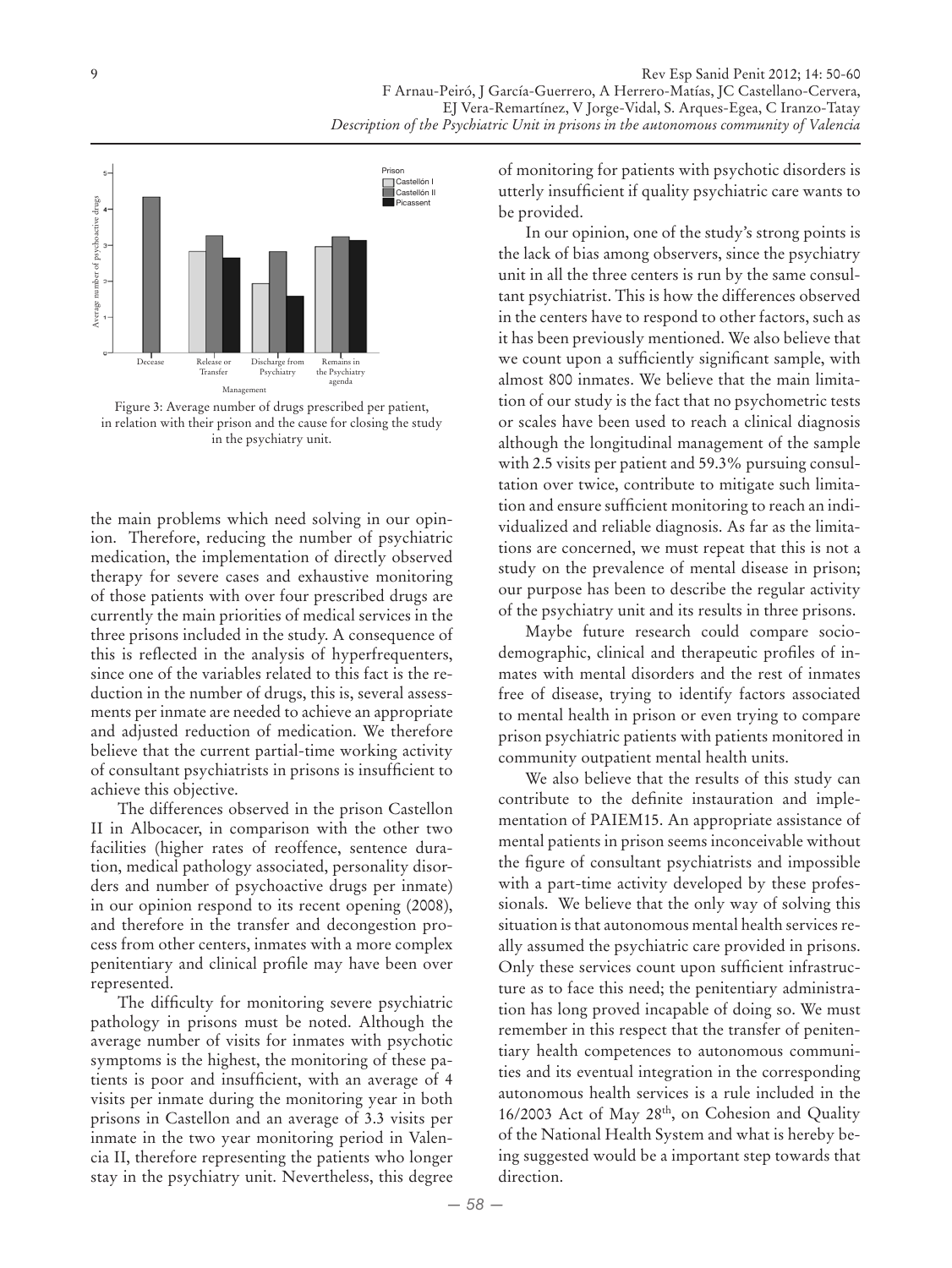## **CORRESPONDENCE**

Dr. D. Francisco Arnau Peiro. Consorcio Hospital Provincial de Castellon Unidad de Media y Larga Estancia Psiquiátrica Avenida Doctor Clara, 19 12002 Castellon thot20240@hotmail.com.

# **BIBLIOGRAPHICAL REFERENCE**

- 1. Fazel S, Baillargeon J. The health of prisoners. Lancet 2011; 377: 956-65
- 2. Gunn J, Madeu A, Swinton M. Treatment needs of prisoners with psychiatric disorders. BMJ 1991; 303: 338-341.
- 3. Fryers T, Brugha T, Grounds A, Meltzer D. Severe mental illness in prisoners. BMJ 1998; 317: 1025-6 (Editorial).
- 4. Brooke D, Taylor C, Gunn J, Maden A. Point of prevalence of mental disorder in unconvicted male prisoners in England and Walles. BMJ 1996; 313: 1524-7.
- 5. Falissard B, Loze JY, Gasquet I, Dubruc A, Debeaurepaire C, Fagnani F, Rouillon F. Prevalence of mental disorders in French prisons for men. BMJ Psychiatry 2066; 6: 33.
- 6. Arboleda-Florez J. Mental patients in prisons. World Psychiatry. 2009 Oct; 8 (3): 187-9.
- 7. Buttler T, Indig G, Allnutt S, Mamoon H. Cooccurring mental illness and substance use disorder among Australian prisoners. Drug Alcohol Rev 2011; 30: 188-94.
- 8. Fazel S, Danesh J. Serious mental disorder in 23000 prisoners: a systematic review of 62 surveys. Lancet 2002 Feb. 16; 359 (9306): 545-50.
- 9. Vicens E, Tort V, Dueñas RM, Muro A, Pérez-Arnau F, Arroyo JM et al. The prevalence of mental disorders in Spanish prisons. Crim Behav Ment Health. 2011 Dec; 21 (5): 321-32. Publicación electrónica 26 Jun 2011. doi: 10.1002/cbm.815.
- 10. Prins SJ. Does Transinstitutionalization Explain the Overrepresentation of People with Serious Mental Illnesses in the Criminal Justice System? Community Ment Health J. 2011 Dec; 47 (6): 716-22. Publicación electrónica 8 Jun 2011.
- 11. Hernández M. La psiquiatría comunitaria. En: Imágenes de la Psiquiatría Española. Asociación Mundial de Psiquiatría. Barcelona: Glosa; 2004; p. 585-602.
- 12. Encuesta Domiciliaria sobre Alcohol y Drogas en España 2009 [Internet]. Madrid: Ministerio

de Sanidad, Servicios Sociales e Igualdad; 2010 [citado 4 oct 2011]. Disponible en: http://www. pnsd.msc.es/Categoria2/observa/estudios/home. htm.

- 13. Rodríguez JC. Psychiatrisation of Daily Life: a Medicated View of Human Suffering. Edufamilia Estudios [Internet]. 2011 En [citado 8 Sep 2011]; 1: [aprox. 1 p.]. disponible en: http://edufamiliaestudios.com/magazine/1/article/4/La\_psiquiatrizacion\_de\_la\_vida\_cotidiana:\_una\_vision\_medicalizada\_del\_sufrimiento\_humano.html.
- 14. Pérez. E. ¿Psiquiatría penitenciaria? Rev Esp Sanid Penit 2004; 6: 97-101.
- 15. Protocolo de aplicación del programa marco de atención integral a enfermos mentales en centros penitenciarios (PAIEM) [Internet]. Madrid: Secretaría General de Instituciones Penitenciarias. Dirección General de Coordinación Territorial y Medio Abierto. 2009 [citado 17 Aug 2011]. Disponible en:http://www.iipp.es/web/export/sites/ default/datos/descargables/descargas/Protocolo\_ PAIEM.pdf.
- 16. Informe general 2009. Secretaría General de Instituciones Penitenciarias [Internet]. Madrid: Ministerio del Interior; 2010. [citado 29 Aug 2011]. Disponible en: http://www.institucionpenitenciaria.es/web/export/sites/default/datos/ descargables/publicaciones/Informe\_General\_ 2009.pdf.
- 17. Barrios LF. La psiquiatría penitenciaria: perspectiva histórica y problemas presentes. Madrid: Sociedad Española de Psiquiatría Legal; 2003.
- 18. Consejo General del Poder Judicial. Criterios de actuación, conclusiones y acuerdos aprobados por los jueces de vigilancia penitenciaria en su XVI reuniones celebradas entre 1981 y 2007. Madrid: Consejo General del Poder Judicial; 2008 [citado 18 Sep 2011]. Disponible en: http://www. derechopenitenciario.com/documents/Criterios JVP-refundidos-enero-2008.pdf.
- 19. Herrero A, Rincón S, Íñigo C, Ventura M. La Patología Dual en el Ámbito Penitenciario. En: Haro G. Tratado sobre patología dual. Reintegrando la Salud Mental. Barcelona: MRA; 2010: 725-744.
- 20. Rincón-Moreno S, Vera-Remartínez EV, García-Guerrero J, Planelles Ramos MV. Consumo de drogas al ingreso en prisión: comparación entre población española y extranjera. Rev Esp Sanid Penit. 2008; 10: 41-8.
- 21. Iñigo C, Pérez-Cárceles MªD, Osuna E, Cabrero E, Luna A. Perfil clínico y delictivo de los enfermos ingresados en el Hospital Psiquiátrico Peni-